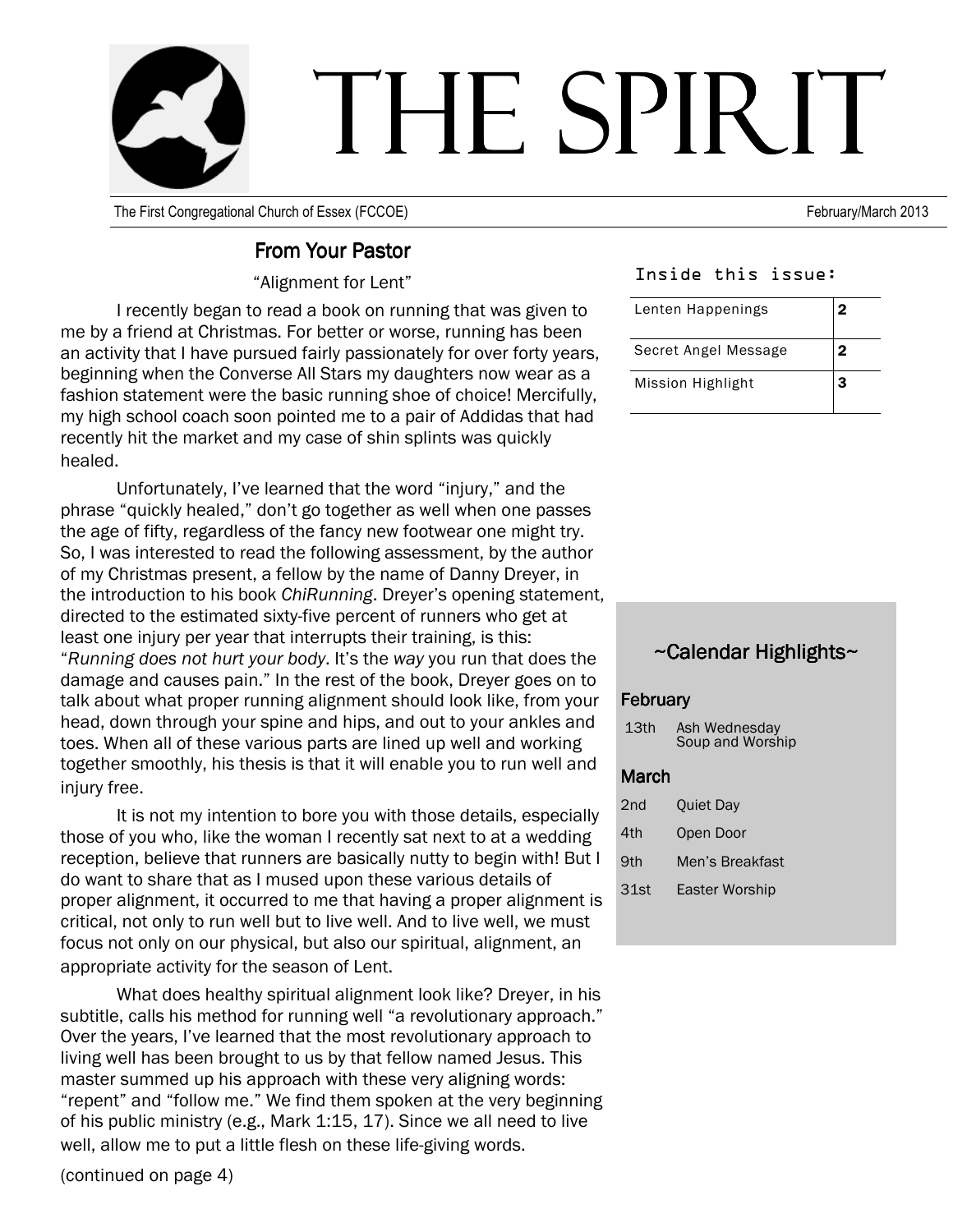# ~LENTEN HAPPENINGS~



## Ash Wednesday Soup Supper and Worship, Wednesday Feb. 13, 6:00 p.m.

Come join together for a delicious bowl of fish chowder (and/or a PBJ sandwich). and a time of worship, as we begin the season of Lent together.

## **Surprised by Hope-Adult Sunday School**

#### Begins February 17th, 9:15 a.m.

How does what we believe about life after death directly affect what we believe about life before death? What does the resurrection of Jesus have to do with working for God's kingdom, bringing healing and hope to our wider world? A 6-week series led by Steve Brown and featuring DVD talks by theologian and church leader N.T. Wright, based upon his book, followed by discussion. Wright seeks to help give us a clearer vision both of the future, and of God's kingdom at hand today.

# **Lenten Quiet Day**

Saturday, March 2nd, there will be a directed, silent retreat held from 9:00 a.m.-2:00 p.m., at the church. Come, and make space for the season of Lent.

## **Men's Breakfast**

The next Men's Breakfast will be held March 9th at 8:00 a.m. Doug Brendal will be sharing with us his relief efforts in Belarus.

## **Worship Opportunities:**

Maundy Thursday, 7:00 p.m.

Good Friday, 7:00 p.m.

Easter Services, Sunday March 31st

**Sunrise Service at Conomo Point** 

Regular Worship, 10:30 a.m. at First Congregational Church of Essex



## **Secret Angel**

Well, last year we thought we had you! We put our thank you in an envelope and posted it on the bulletin board in the large vestry and waited for it to "disappear".

Day after day no one took it... You were on to us. So this year we again post a HUGE thank you! The girls squealed with delight in the back of the car as they opened your gifts Christmas morning on the way to NC. Ok, this angel obviously knows exactly what they love to read! And Tim and I just shook our heads and thought, we are dearly loved. Thank, thank you for the joy and fun you bring each year. Now you have no choice! You have become a family tradition! Love, love, Rama, Tim, Thais and lela



**Storm Related Closing of Church** 

Please tune to Channel 5 for updates on the closing or

cancellation of church worship or other church related events.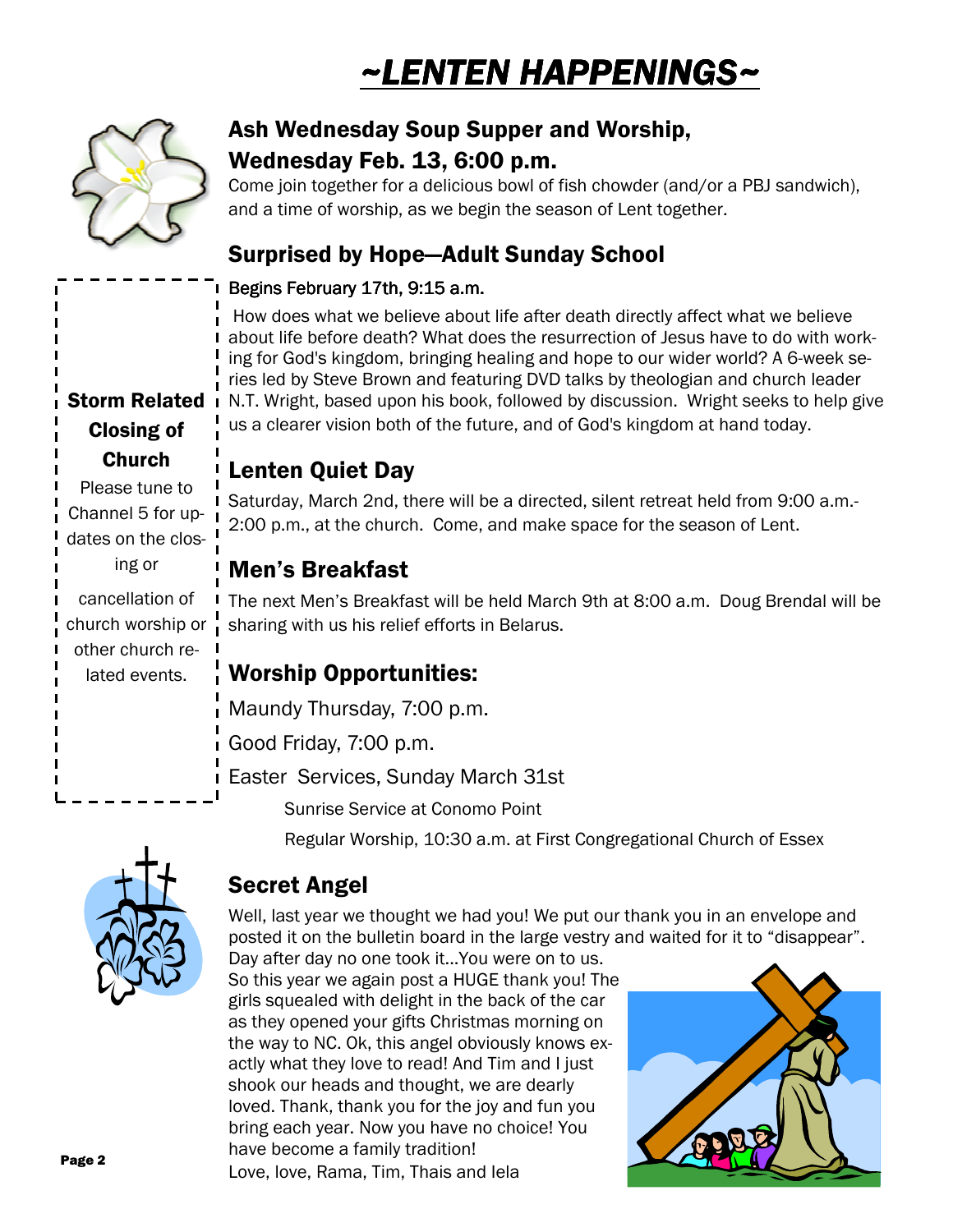



# **Missions Highlight: OPEN DOOR**

The Open Door is a non-profit organization located in Gloucester. Their mission is to alleviate the impact of hunger in our community. They serve Rockport, Gloucester, Manchester, Essex and Ipswich.

**Community Meals:** 

They serve seven days a week. The meals are served in a safe environment and offer companionship. (Five at Open Door and two at St. John's Episcopal church in Gloucester). In 2011 they served 16,324 meals at the Open Door.

Our church has been serving meals quarterly at the Open Door for more than 20 years. Our youth group now serves monthly!

We serve on average 45-60 meals at the site. We send an extra meal home with some and place some in the food pantry totaling close to 100 meals every time we serve. There is a sign up sheet in the large vestry on the round table at least three weeks ahead of our serving date.

What are we looking for? Donations of cooked American Chop Suey casseroles (at least 9 - 9x13), 4 gallons Milk, 5 loaves of bread, 1 lb. butter, 1 lb of coffee and dessert (50). Frozen vegetables (60 serv) and items for salad bar. The salad bar has 7 containers with lettuce, tomatoes, and cucumbers. We try and supply things to enhance it, with items such as cheese, meat, fresh fruit, nuts or salads- bean, beet, or cole slaw etc. Cash donations are always welcome to help fill any empty gaps in donations. (I definitely don't mind shopping and/ or cooking if someone wants to donate).

Last but not least the volunteers  $4 - 6$ . Volunteers can show up anytime between 4:00 PM (prep work) and 5 PM (start serving) we are usually done by 6-6:15 PM.

The Open Door has many more programs such as the food pantry, mobile food markets, summer lunch, plant a row, holiday baskets.

The Second Glance Thrift Store- offering reduced cost clothing, household items and furniture helps to raise money to help support the Open Door.

All of these programs use volunteers so you can call the Open Door at 978-283-6776 or see Carolyn Knowlton with any questions.

# Next OPEN DOOR MEAL is MARCH 4th, MONDAY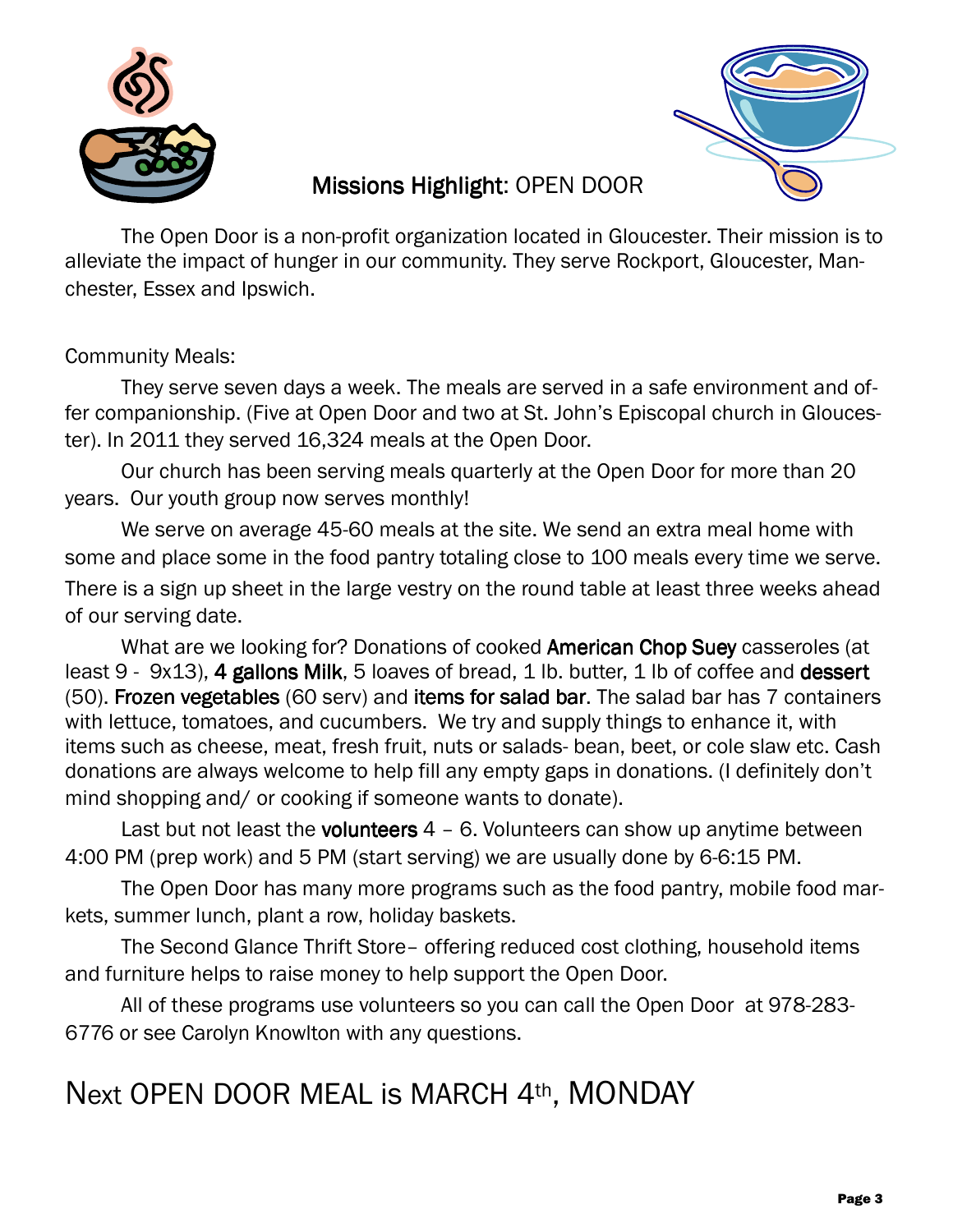#### From Your Pastor (continued)

What does healthy spiritual alignment look like? Drever, in his subtitle, calls his method for running well "a revolutionary approach." Over the years, I've learned that the most revolutionary approach to living well has been brought to us by that fellow named Jesus. This master summed up his approach with these very aligning words: "repent" and "follow me." We find them spoken at the very beginning of his public ministry (e.g., Mark 1:15, 17). Since we all need to live well, allow me to put a little flesh on these life-giving words.

I appreciate the way author Dallas Willard describes what it means to repent. He says that it is an opportunity for us to reconsider. "[Repentance] is a call for us to reconsider how we have been approaching our life, in light of the fact that we now, in the presence of Jesus, have the option of living within the surrounding movements of God's eternal purposes" (Divine Conspiracy, p. 16). Sounds like good alignment language! This definition also captures the literal sense of the word which is "to turn." Importantly, to repent is to turn from something, the way we've been aligning our life without God, and to turn toward something else, life that is aligned with God and his loving purposes. What does that look like? When Jesus says "follow me," he is inviting us to come and see.

The question that lies beneath such an invitation is this: What are you living for? The fact of the matter is that we all live for someone or something. We all have a "lord." We all align our life with the pursuit of that which we believe will bring us meaning and satisfaction and purpose and hope. What is it that is aligning your life? What are you trying to get to work together smoothly so that you can live well? What are you basing your life on that holds you accountable? What happens when you fail to live up to that? Jesus declares that if we use his life to align our own, then we will begin to move toward living well, and even joyfully. As author and pastor Timothy Keller puts it: "Jesus is the only Lord who, if you receive him, will fulfill you completely, and, if you fail him, will forgive you eternally" (The Reason for God, p. 173).

This does not mean that we will live lives that are absolutely free from pain and suffering. To use the logic of Dreyer, it's not living that causes problems; it's the way we live that can cause damage and pain. The fact of the matter is that we live in the midst of a mis-aligned world that hurts us all. We, too, from time to time, will fall out of alignment and hurt ourselves. However, aligning our life with the life of Jesus, the one who conquered death, means that pain and suffering will not have the final word.

So, if you'd rather not run, or think about how your neck and spine and pelvis and knee and foot should all line up and work together, but prefer to swim or dance or just sit in the hot tub instead, that's all good! But I would encourage you in this upcoming season of Lent to give some thought to how you are

aligning your life. What is directing and connecting your mind and heart and soul and strength? Are you living in alignment with the One who has given you the gift of life and breath? Are you lined up with the One who can bring you both fulfillment and forgiveness? Jesus invites you to come and take a look at the revolutionary and aligning way of living and loving that he came to reveal.

Grace & Peace . . .

**Pastor Tim**